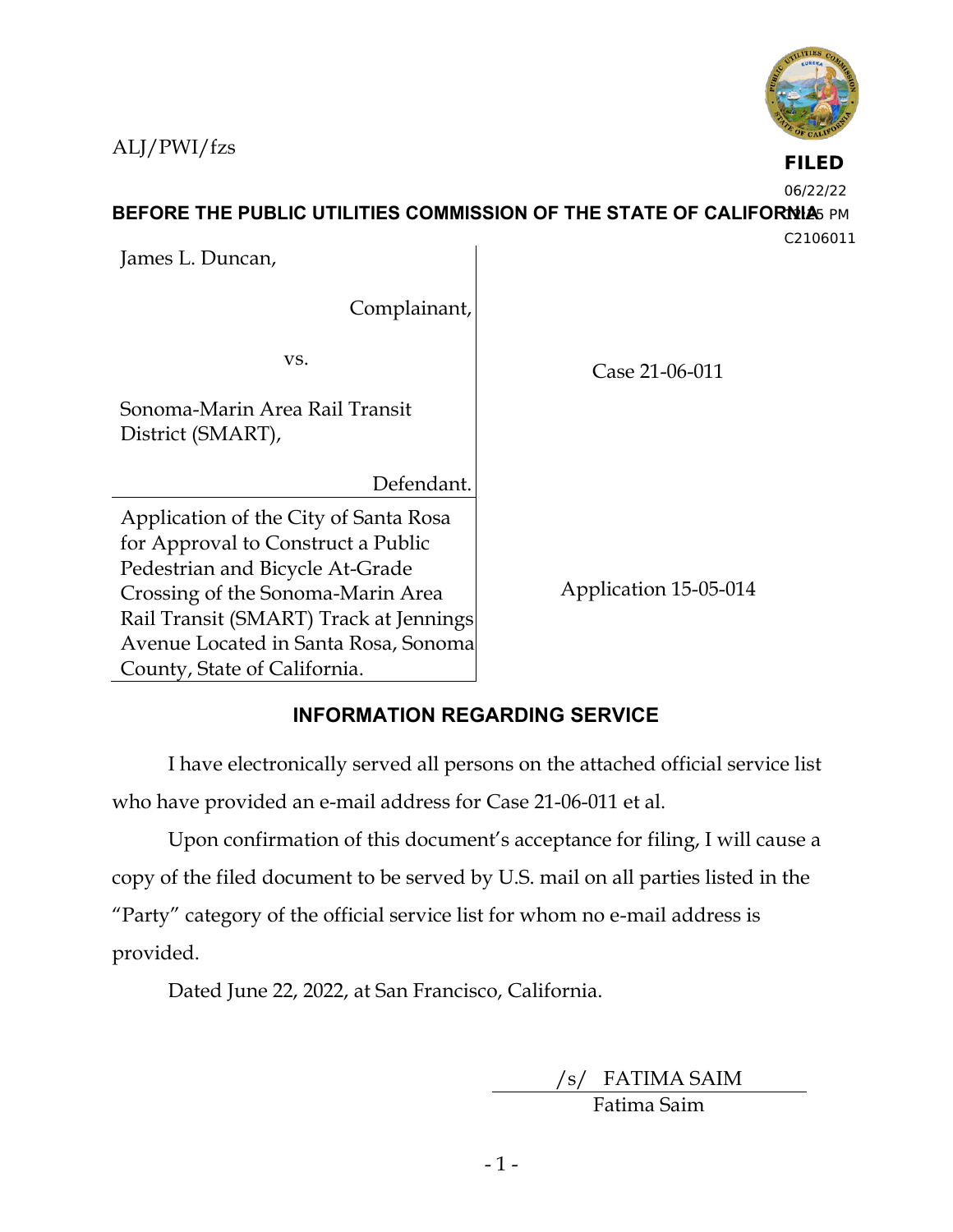# **N O T I C E**

Persons should notify the Process Office, Public Utilities Commission, 505 Van Ness Avenue, Room 2000, San Francisco, CA 94102, of any change of address to ensure that they continue to receive documents. You must indicate the proceeding number on the service list on which your name appears.

\* \* \* \* \* \* \* \* \* \* \* \* \* \* \* \* \* \* \* \* \* \* \* \* \* \* \* \* \* \* \* \* \* \* \* \* \* \* \* \* \* \* \* \* \* \*

The Commission's policy is to schedule hearings (meetings, workshops, etc.) in locations that are accessible to people with disabilities. To verify that a particular location is accessible, call: Calendar Clerk (415) 703-1203.

If specialized accommodations for the disabled are needed, e.g., sign language interpreters, those making the arrangements must call the Public Advisor at (415) 703-2074 or TDD# (415) 703-2032 five working days in advance of the event.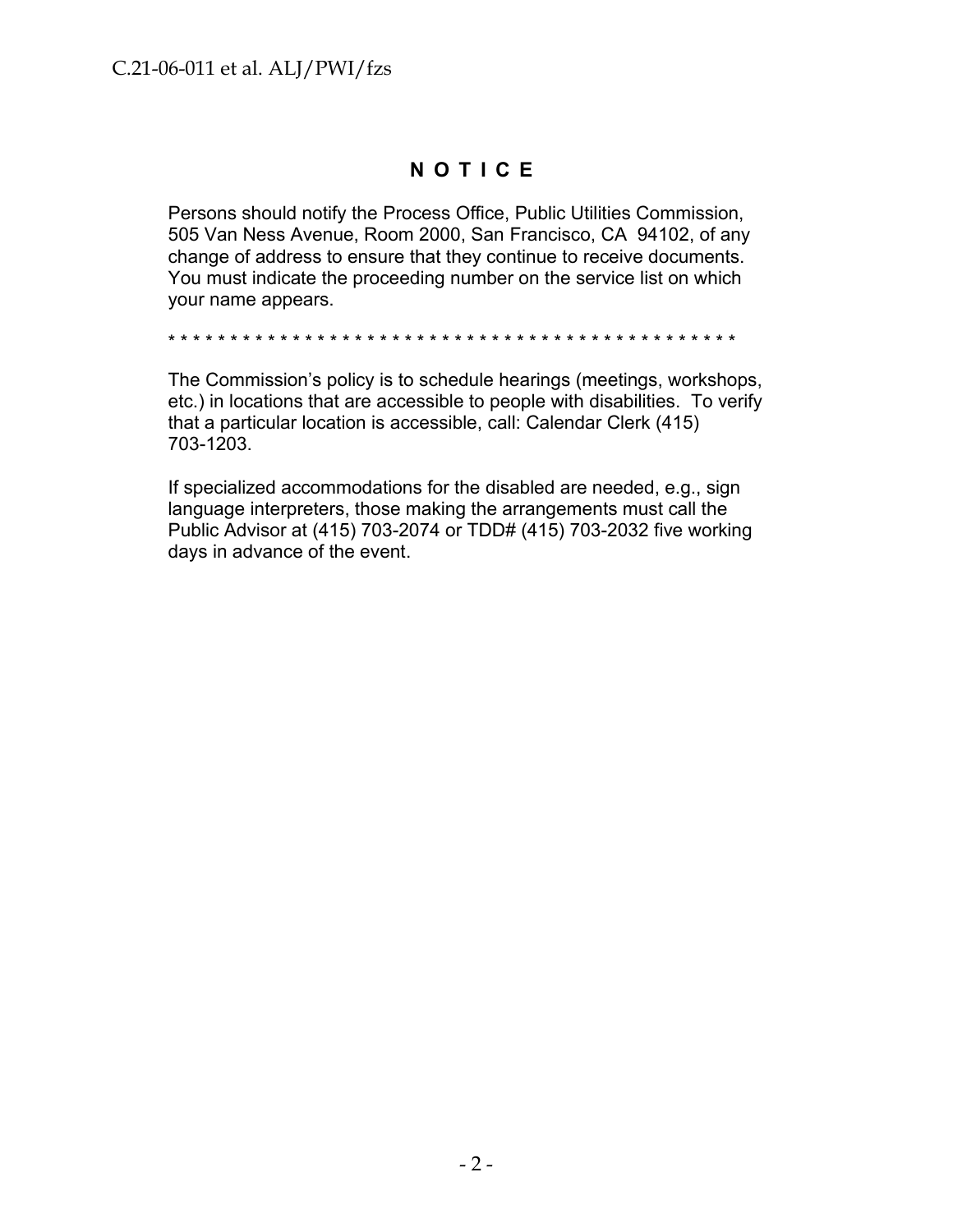## **\*\*\*\*\*\*\*\*\*\*\*\* SERVICE LIST \*\*\*\*\*\*\*\*\*\*\* Last Updated on 13-DEC-2021 by: KB3 C2106011 LIST A1505014 LIST**

**\*\*\*\*\*\*\*\*\*\*\*\*\*\* PARTIES \*\*\*\*\*\*\*\*\*\*\*\*\*\*** 

James L. Duncan PO BOX 11092 SANTA ROSA CA 95406-1092 (707) 528-0586 JLDuncan@sonic.net For: James L. Duncan

Thomas F. Lyons Gen. Counsel SONOMA-MARIN AREA RAIL TRANSIT DISTRICT 5401 OLD REDWOOD HWY., STE. 200 PETALUMA CA 94954 (707) 794-3330 TLyons@SonomaMarinTrain.org For: Sonoma-Marin Area Rail Transit **District** 

### **\*\*\*\*\*\*\*\*\*\* STATE EMPLOYEE \*\*\*\*\*\*\*\*\*\*\***

 $\mathcal{L}_\text{max}$  and the contract of the contract of the contract of the contract of the contract of the contract of the contract of the contract of the contract of the contract of the contract of the contract of the contrac

#### **\*\*\*\*\*\*\*\*\* INFORMATION ONLY \*\*\*\*\*\*\*\*\*\***

James Donovan Administrative Law Judge Division RM. 5013 505 Van Ness Avenue San Francisco CA 94102 3298 (415) 703-1971 jd8@cpuc.ca.gov

Gerald F. Kelly Administrative Law Judge Division 320 West 4th Street Suite 500 Los Angeles CA 90013 (415) 355-5506 gk1@cpuc.ca.gov

Peter Wercinski Administrative Law Judge Division RM. 5021 505 Van Ness Avenue San Francisco CA 94102 3298 (415) 703-3923 pwi@cpuc.ca.gov

Kathleen Yip Executive Division 505 Van Ness Avenue San Francisco CA 94102 3298 (415) 703-2059 ky2@cpuc.ca.gov

Chief Engineer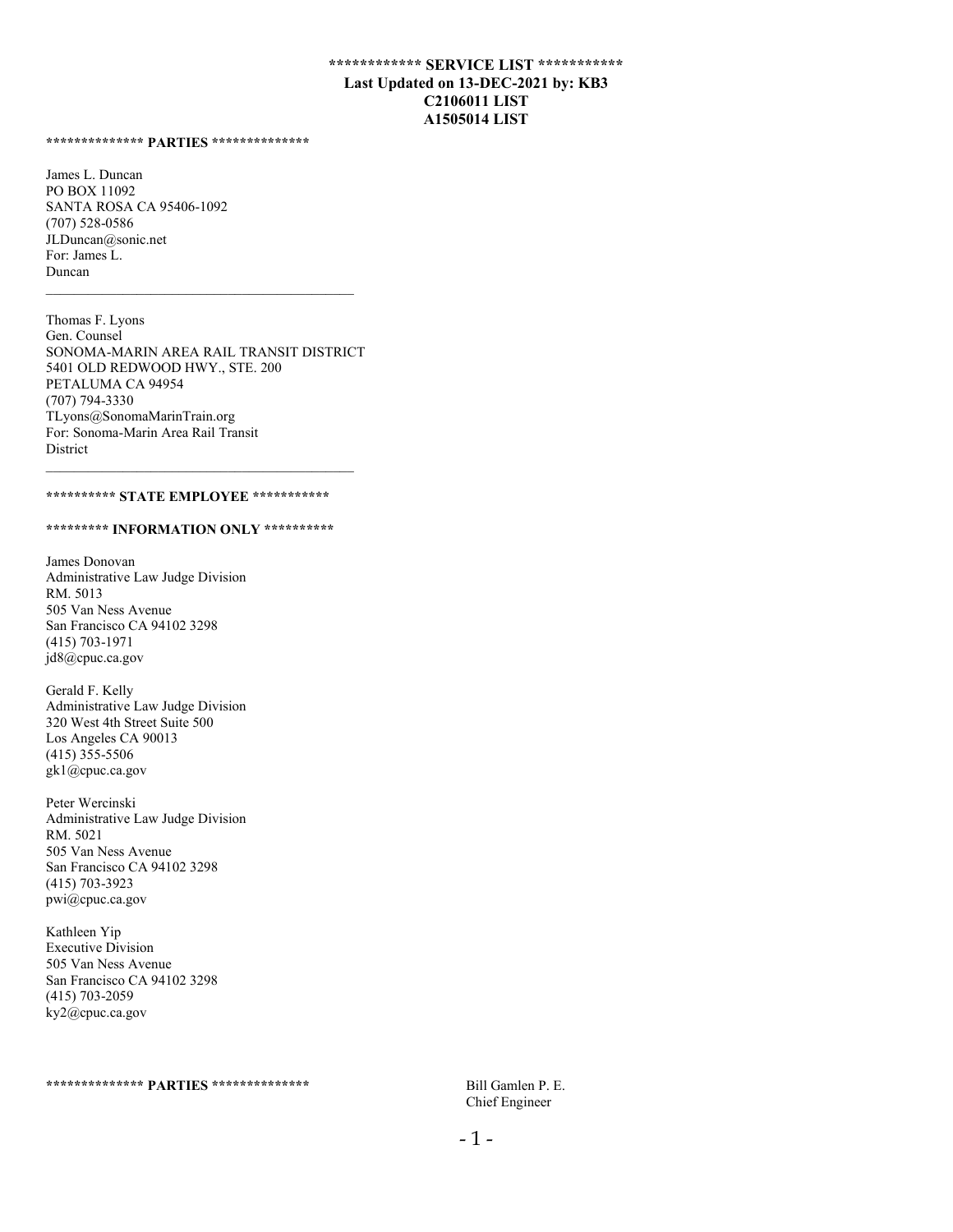## **\*\*\*\*\*\*\*\*\*\*\*\* SERVICE LIST \*\*\*\*\*\*\*\*\*\*\* Last Updated on 13-DEC-2021 by: KB3 C2106011 LIST A1505014 LIST**

SONOMA MARIN AREA TRANSIT DISTRICT 5401 OLD REDWOOD HWY., STE. 200 PETALUMA CA 94954 (707) 794-3330 BGamlen@SonomaMarinTrain.org For: Sonoma Marin Area Rail Transit District (SMART)

Thomas Kevin Konicek Attorney ZYROMSKI KONICEK LLP 645 FOURTH ST., STE. 200 SANTA ROSA CA 95404 (707) 542-1393 kevin@zklegal.com For: Western Farm Center, Inc.; Lou Bertolini

### **\*\*\*\*\*\*\*\*\*\* STATE EMPLOYEE \*\*\*\*\*\*\*\*\*\*\***

Legal Division CPUC EMAIL ONLY EMAIL ONLY CA 00000 AppRhg@cpuc.ca.gov

Roger N. Clugston Rail Safety Division RM. 500 320 West 4th Street Suite 500 Los Angeles CA 90013 (213) 308-7698 rnc@cpuc.ca.gov

Patrick Donnelly Rail Safety Division 505 Van Ness Avenue San Francisco CA 94102 3298 (415) 703-2454 pd2@cpuc.ca.gov

Antranig G. Garabetian Rail Safety Division 320 West 4th Street Suite 500 Los Angeles CA 90013 (213) 576-5778 agg@cpuc.ca.gov

Doug Bosco Attorney BOSCO LAW 645 FOURTH STREET, STE 205 SANTA ROSA CA 95404 (707) 525-8999 DBosco@BoscoLaw.com For: Northwestern Pacific Railroad Company

Patrick S. Berdge Legal Division RM. 4300 505 Van Ness Avenue San Francisco CA 94102 3298 (415) 703-1519 psb@cpuc.ca.gov For: SED

James L. Duncan PO BOX 11092 SANTA ROSA CA 95406-1092 (707) 528-0586 JLDuncan@sonic.net For: James L. Duncan

Shanna Foley Legal Division 320 West 4th Street Suite 500 Los Angeles CA 90013 (213) 620-2465 sf2@cpuc.ca.gov For: Rail Safety Division / Public Advocates **Office** 

James D. Squeri Attorney GOODIN, MACBRIDE, SQUERI & DAY, LLP 505 SANSOME ST., STE. 900 SAN FRANCISCO CA 94111 (415) 392-7900 JSqueri@GoodinMacBride.com For: City of Santa Rosa

Stephen C. Birdlebough SONOMA COUNTY TRANSP & LAND USE COALITIO 684 BENICIA DRIVE, APT. 63 SANTA ROSA CA 95409-3068 (707) 576-6632 SCBaffirm@gmail.com For: Sonoma County Transportation and Land Use Coalition; Sierra Club; Friends of SMART; Stephen C. Birdlebough